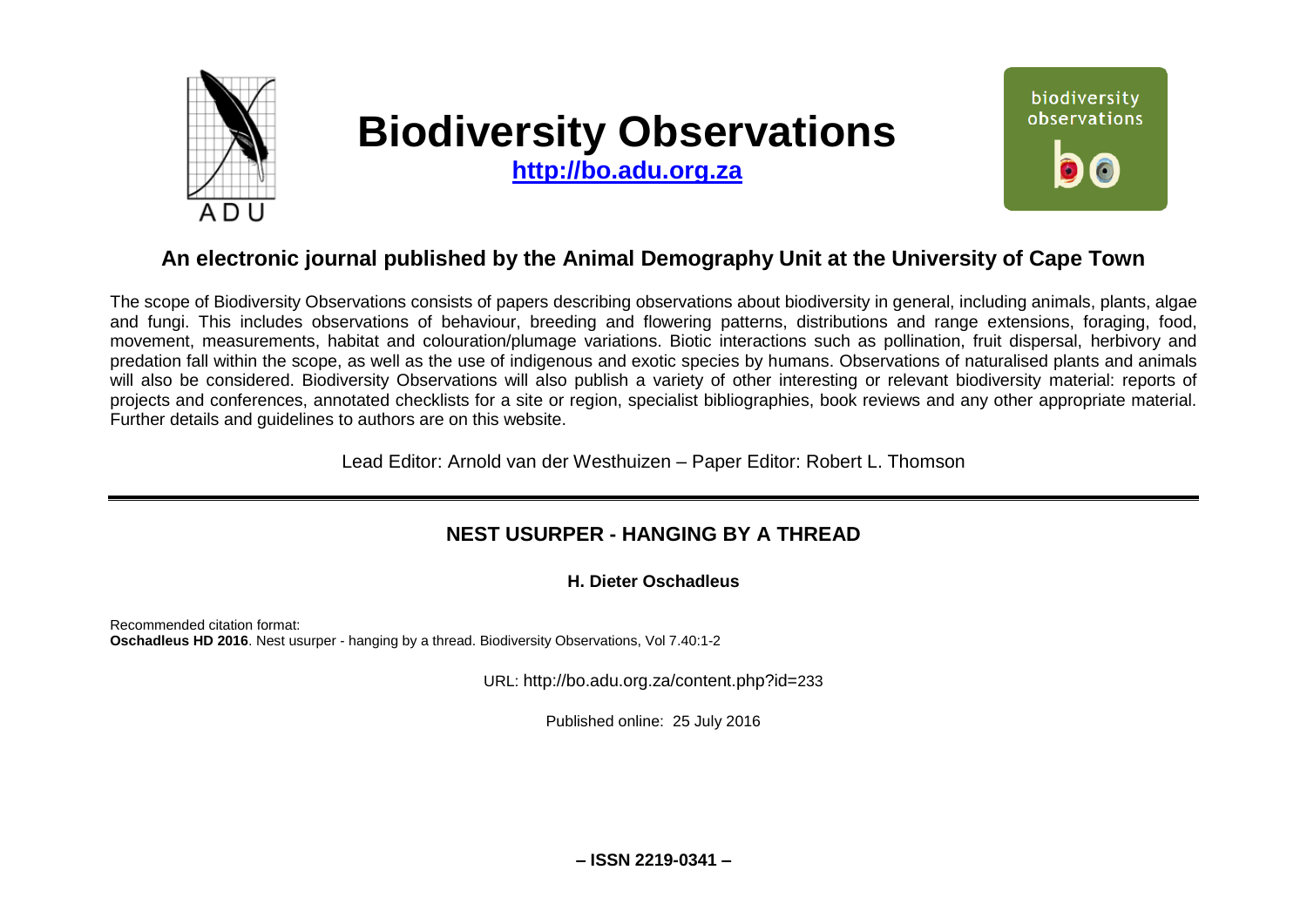

### **PHOWN (PHOtos of Weaver Nests) Ecology**

## **NEST USURPER - HANGING BY A THREAD**

*H. Dieter Oschadleus*

\* Corresponding author: doschadleus@gmail.com

There are several Cape Weaver (*Ploceus capensis*) colonies in the parking areas of the Jack Muller Park, Bellville, South Africa. These colonies have resident Red-headed Finches (*Amadina erythrocephala*) that appear to roost in these nests year-round, and have laid eggs at least once (Oschadleus 2016). These Red-headed Finches are far out of range and their origin is not clear, but may originally have been escaped aviary birds. Peter Nupen wrote me an email on 23/07/2015: "For the last four years, I have had Redheaded Finches regularly at my bird feeders. I am probably one kilometre from the Jack Muller Park as the crow (Red-headed Finch?) flies. I have definitely noted juveniles at my feeders, so I guess that they are breeding already". Thus they may be considered as feral, i.e. breeding in the wild for three generations. I have been checking this Cape Weaver colony nearly monthly since 3 July 2015 to monitor the Red-headed Finches present in this area.

On 15 May 2016, although still winter, there were seven green Cape Weaver nests in the colony while the rest of the approximately 100 nests were old, left hanging from the previous summer. Male Cape Weavers were actively building nests too, but it was likely weeks before the females start laying eggs. A male Red-headed Finch flew into a weaver nest to investigate it – finches regularly check nests during the day, possibly to check the condition before choosing one to roost in that evening.

It is then that I noticed a nest with a strange appendage quite high in the Fever tree (*Vachellia xanthophloea*). It was a Red-headed Finch, hanging lifeless from a noose around the head below a nest. The noose was a broad grass leaf or probably palm strip, i.e. natural nest material rather than a synthetic thread, that trapped the finch. The finch died either by strangulation, or hunger while being trapped.

Red-headed Finches regularly use the nests of other species, especially weavers, to roost and breed in. This saves the finches the energetic costs of nest building. But there are probably some costs to this behaviour, for instance, predators may find weaver colonies more easily than single nests, or parasites that persist in weaver nests after weavers departed may have a negative impact on the finches. The incident of the trapped finch is a clear cost, even if a very rare event.

This is the first record of a Red-headed Finch being trapped in a weaver nest causing death, as postulated may happen (Oschadleus 2012). Other species have suffered the same fate, including weavers in their own nests, as well as Diederick Cuckoos when laying eggs in weaver nests. Species documented to have been trapped in weaver nests are: Lesser Masked Weaver, Village Weaver, Southern Masked Weaver, Southern Red Bishop, Diederik Cuckoo (references in Oschadleus 1996), Sociable Weaver, Cape Weaver, Pygmy Falcon, and possibly a Cape Dwarf Chameleon (Oschadleus 2012).

#### **References**

Oschadleus D. 1996. Weaving death traps. Bird Numbers -6:30-31.

Oschadleus HD. 2012. Trapped! Weaver nests as death traps. Ornithological Observations 3:38-43.

Oschadleus HD. 2016. Red-headed Finches using Cape Weaver nests. Kite 111: 7.

See more details of the colony record: [http://weavers.adu.org.za/phown\\_vm.php?vm=19357](http://weavers.adu.org.za/phown_vm.php?vm=19357)